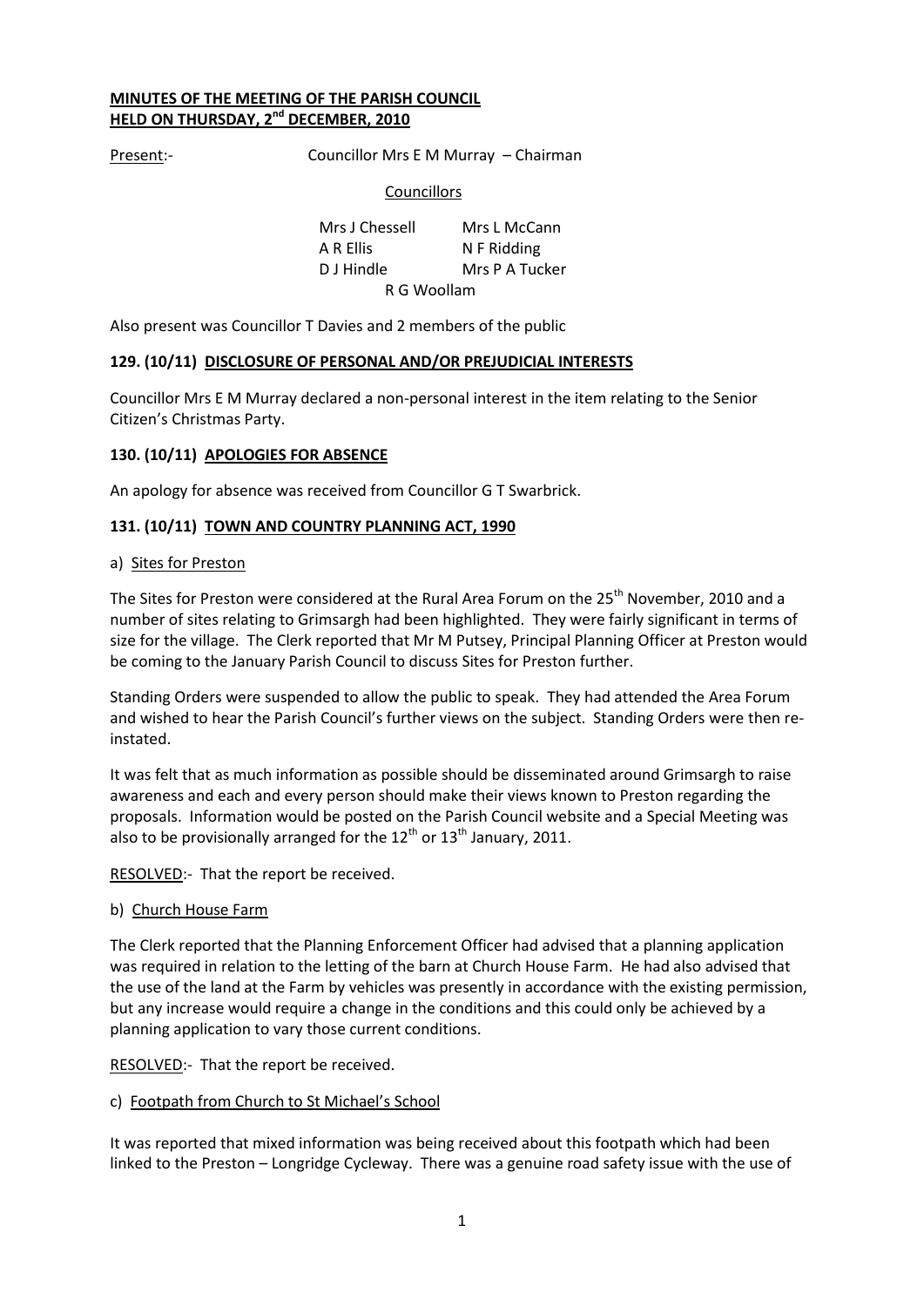the very narrow footway along Preston Road and it was felt that the footpath link should be taken up by the Parish Council in an attempt to make some much needed progress.

RESOLVED:- a) That Preston City Council be asked to support the construction of the much needed footpath link between the Church and St Michael's School with any further delay; and

b) That the Parochial Church Council be informed of the Parish Council's approach to Preston to try to get a speedy solution to the provision of this footpath link.

# **132..(10/11) MINUTES OF THE MEETINGS HELD ON THE 4 th AND 24TH NOVEMBER, 2010**

RESOLVED:- That the minutes of the meetings of the Parish Council held on Thursday, 4<sup>th</sup> November and Wednesday,  $24<sup>th</sup>$  November, 2010 be taken as read, confirmed and signed by the Chairman.

# **133. (10/11) MATTERS ARISING ON THE MINUTES**

a) The Clerk indicated that the letter to Dr Rossall regarding the hedge had not been received by him. A reply to his email had been sent, together with a copy of the original letter.

b) No reply had been received from Preston City Council the grass to the front of Rough Hey Trading Estate which still required cutting and the area tidying. A further approach would be sent to Preston's Estates Group.

c) A request for information about the recent traffic study on Longridge Road had been sent to the County Council.

d) The County Council would be asked for the latest timescales relating to the LCC Delegated Services Protocol.

e) The Chairman said that the 6 monthly Review on items would now be held in January, 2011. She circulated a provisional list of items to be progressed.

f) The Clerk reported that the Crib and Lights would be erected on Saturday, 4<sup>th</sup> December, 2010 and the Carol Service around the Crib would be on Friday,  $10^{th}$  December, 2010 at 6.30 p.m.

g) It was reported that a 20 foot Christmas tree outside Brown's had been donated by Alan Coar and would be collected by Brown's who would make a permanent base to allow siting a tree in future years. Councillor Woollam reported that the lights would cost approximately £99. 00. A suitable acknowledgement plaque would be put in place.

h) It was noted that there was a typing reference to Alston Lane in the Newsletter which should have read Elston Lane.

i) The Clerk reported that the Lengthsman was preparing a detailed price for a replacement bus shelter at Lindale Avenue. Preston City Council had also agreed to make a contribution towards the cost of a replacement shelter.

# **144. (10/11) POLICING ISSUES**

The Clerk reported that there had been 2 reported incidents, but no Anti-Social Behaviour incidents, in the area during November, 2010. There was also a report of an incident overnight on The Pastures which had led to an increased overnight police presence for several nights in November. Councillor Ridding reported that any person or business having CCTV which also showed part of the highway were asked to inform the police as any footage might be of interest in the future.

RESOLVED:- That the report be received.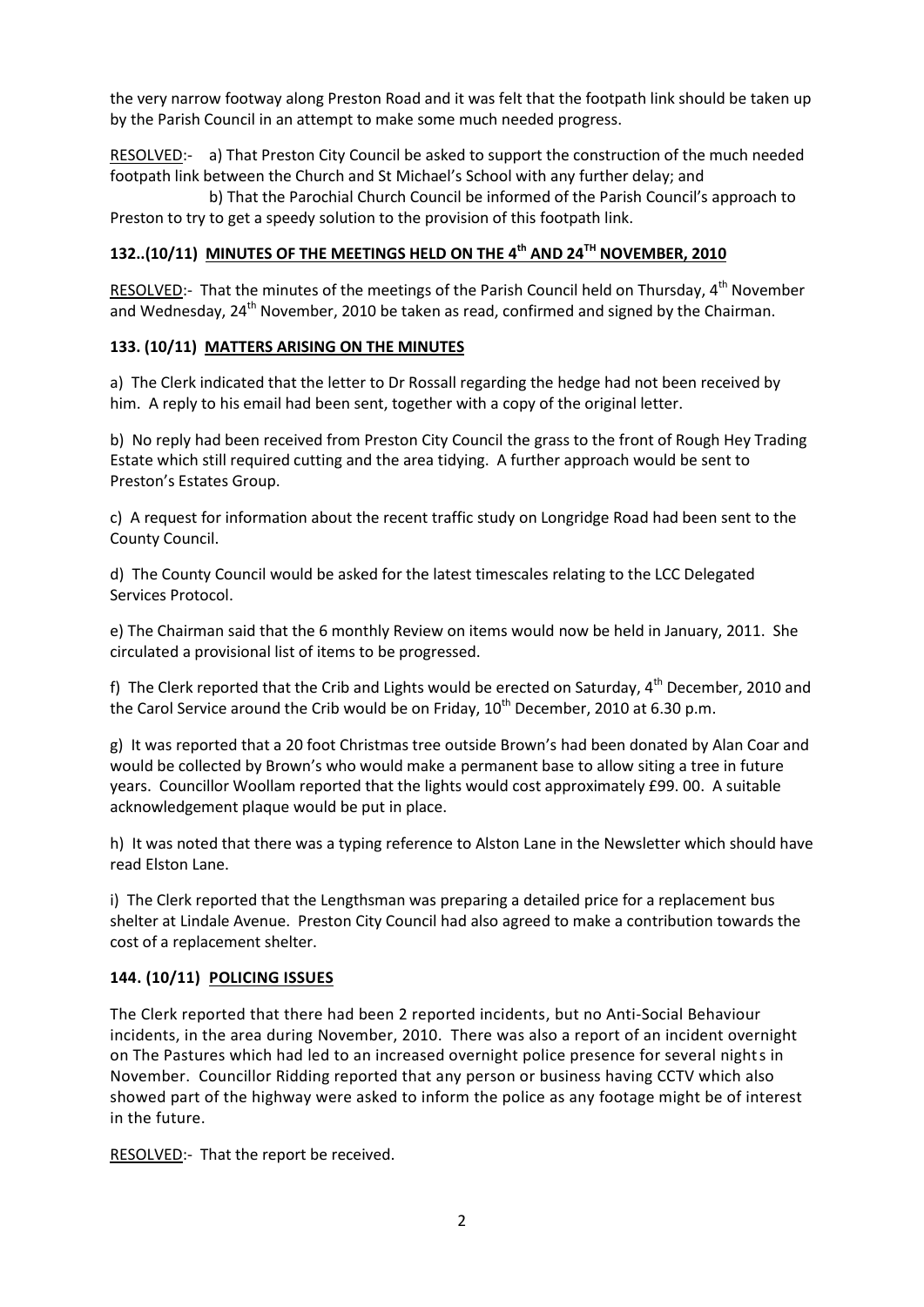## **145. (10/11) HOUSING FOR THE ELDERLY**

Councillor Mrs Tucker reported on an Older Person's Event she had attended in September, 2010 and circulated a summary note which identified a number of issues relating to housing provision for the elderly. There was a discussion about potential sites in Grimsargh, including the Vicarage. There were a number of concerns and comments regarding the use of the Vicarage, but it was pointed out that this was only a possible, not a definite, site. The proposals included the establishment of a Trust to manage any Housing for the Elderly scheme.

RESOLVED:- That Councillor Mrs Tucker be asked to investigate the setting up of a Trust to handle Housing for the Elderly on the Grimsargh Vicarage site.

## **146. (10/11) BEST KEPT VILLAGE COMPETITION, 2010**

Details of the judges' comments for the 2010 Competition were presented. These showed a marked improvement over previous years. The Cricket Ground, St Michael's Church and St Michael's Primary School were specially mentioned as being well cared for.

RESOLVED:- That the report be received.

## **147. (10/11) SENIOR CITIZEN'S CHRISTMAS PARTY**

The Parish Council was asked to consider making a grant towards the cost of running the Christmas Party in 2010.

RESOLVED:- That a grant of £150. 00 be made towards the cost of running the Senior Citizen's Christmas Party in 2010.

#### **148. (10/11) COMMUNITY ENGAGEMENT**

There was nothing to raise on this item and the next meeting of the Sub-Group had still to be arranged.

RESOLVED:- That the report be received.

#### **149 (10/11) PRESTON GUILD**

It was reported that the next meeting of the Guild Sub-Group was to be arranged for the end of January or early February, 2011.

RESOLVED:- That the report be received.

#### **150. (10/11) FRIENDS OF GRIMSARGH GREEN**

Councillor Mrs Chessell reported that the Preston had now agreed that the solar lights would be switched off 1 hour after sunset. Tony Cookson had scythed the Wildflower Garden and had also removed a number of empty lager cans. The Police had been informed. Section 106 funding was still with Redrow and work on the fencing of the football pitch to rear of the Village Hall had now started. She also reported that a "Friends" reception evening was to be held on the  $6<sup>th</sup>$  December, 2010. The Village Green had been classified as "Thriving" in the Britain in Bloom Competition, and a Certificate had now been received.

RESOLVED:- That the report be received.

#### **151. (10/11) COMMUNITY PROJECTS**

There was nothing to report on this item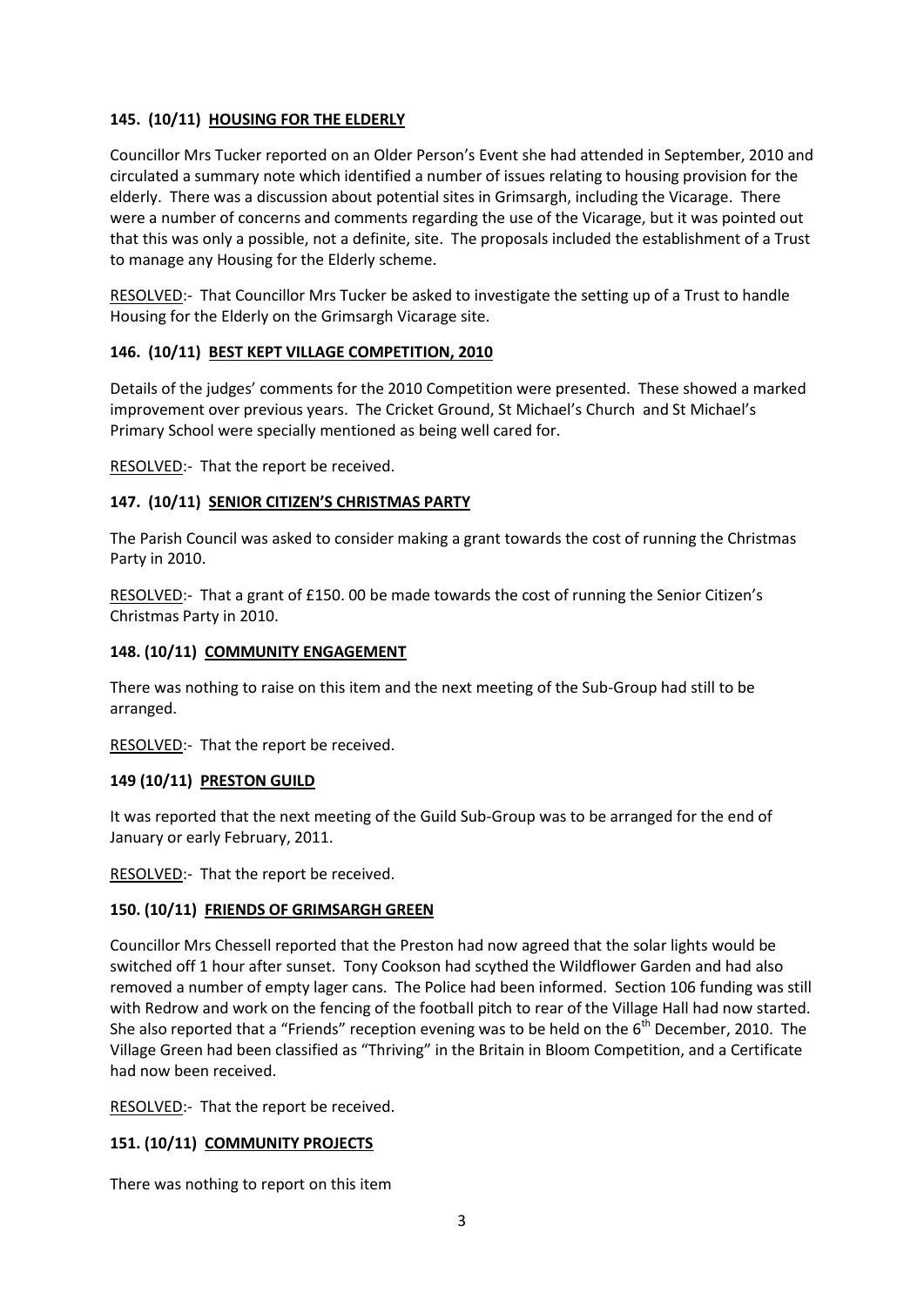# **152. (10/11) THE NELLIE CARBIS MILLENNIUM WOODLAND**

A report on the duties carried out by the Parish Council representatives on the Millennium Woodland Steering Committee was presented. This was mainly administrative work. Physical work in the Woodland had been carried out by the Lengthsman and Steve Hutson and David Leach. They would be asked if they were prepared to continue.

The Clerk reported that Mrs Sellers was delighted that the Parish Council wished to commemorate Sam Sellers and felt that a seat in a suitable location in the Woodland was an excellent idea.

RESOLVED:- a) That Steve Hutson and David Leach be asked if they were prepared to continue working in the Millennium Woodland; and

b) That the Parish Council's representatives on the Millennium Woodland Steering Committee be considered at a later date; and

c) That suitable seat be sourced to commemorate the late Sam Sellers, as now reported.

# **153. (10/11) PARISH LENGTHSMAN**

The Lengthsman's timesheet for November, 2010 was presented. Councillor Mrs McCann expressed her appreciation to the Lengthsman for cutting back the overhanging willow tree on Longridge Road near to The Hills.

RESOLVED:- That the report be received.

# **154. (10/11) CLERK OF THE PARISH COUNCIL**

The Chairman reported that four candidates had been interviewed for the post of Parish Council Clerk and the interviewing panel was unanimous in recommending the appointment of Mrs Susan Whittam to the position. The recommended rate of pay was £10.00 per hour and the post was based on an average of 8 hours per week. A contract was now being prepared and it was hoped that Mrs Whittam would start in January, 2011 and operate in tandem with Peter Croft for 2 months.

RESOLVED:- That Mrs Susan Marie Whittam be appointed as the new Clerk to Grimsargh Parish Council at a rate of £10. 00 per hour based on an average of 8 hours per week, with effect from the beginning of January, 2011, or on a date to be mutually agreed.

#### **155. (10/11) CLERK'S SALARY, ALLOWANCES AND EXPENSES**

The Clerk presented details of his salary, expenses and allowances totalling £528. 30 for the period September to November, 2010, inclusive.

RESOLVED:- That approval be given to the payment of the Clerk's salary, allowances and expenses totalling £528. 30 for the period September to November, 2010, inclusive.

# **156. (10/11) ACCOUNTS FOR PAYMENT**

RESOLVED:- That the undermentioned accounts be approved for payment:-

| a) | Adam Cooper                              | £729.67  |
|----|------------------------------------------|----------|
|    | (Payment to Lengthsman – November, 2010. |          |
|    | 54 hours @ £11. 50 per hour.             |          |
|    | Includes £108. 67 V.A.T. @ 17.5%)        |          |
| b) | Peter J Croft                            | £528, 30 |
|    | (Clerk's salary, allowances and expenses |          |
|    | September to November, 2010, inc.)       |          |
| C) | Preston City Council                     | £251.49  |